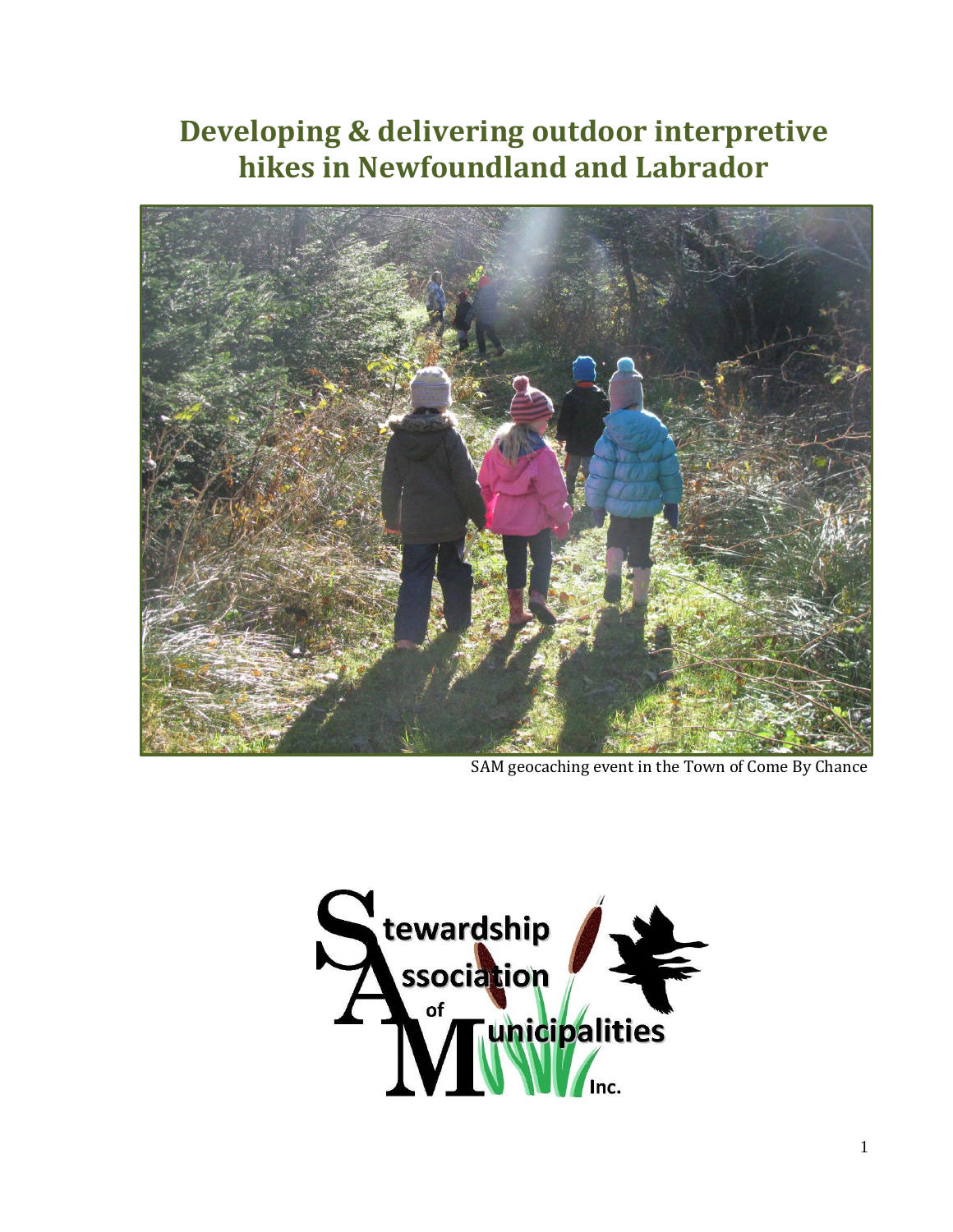# <span id="page-1-0"></span>Contents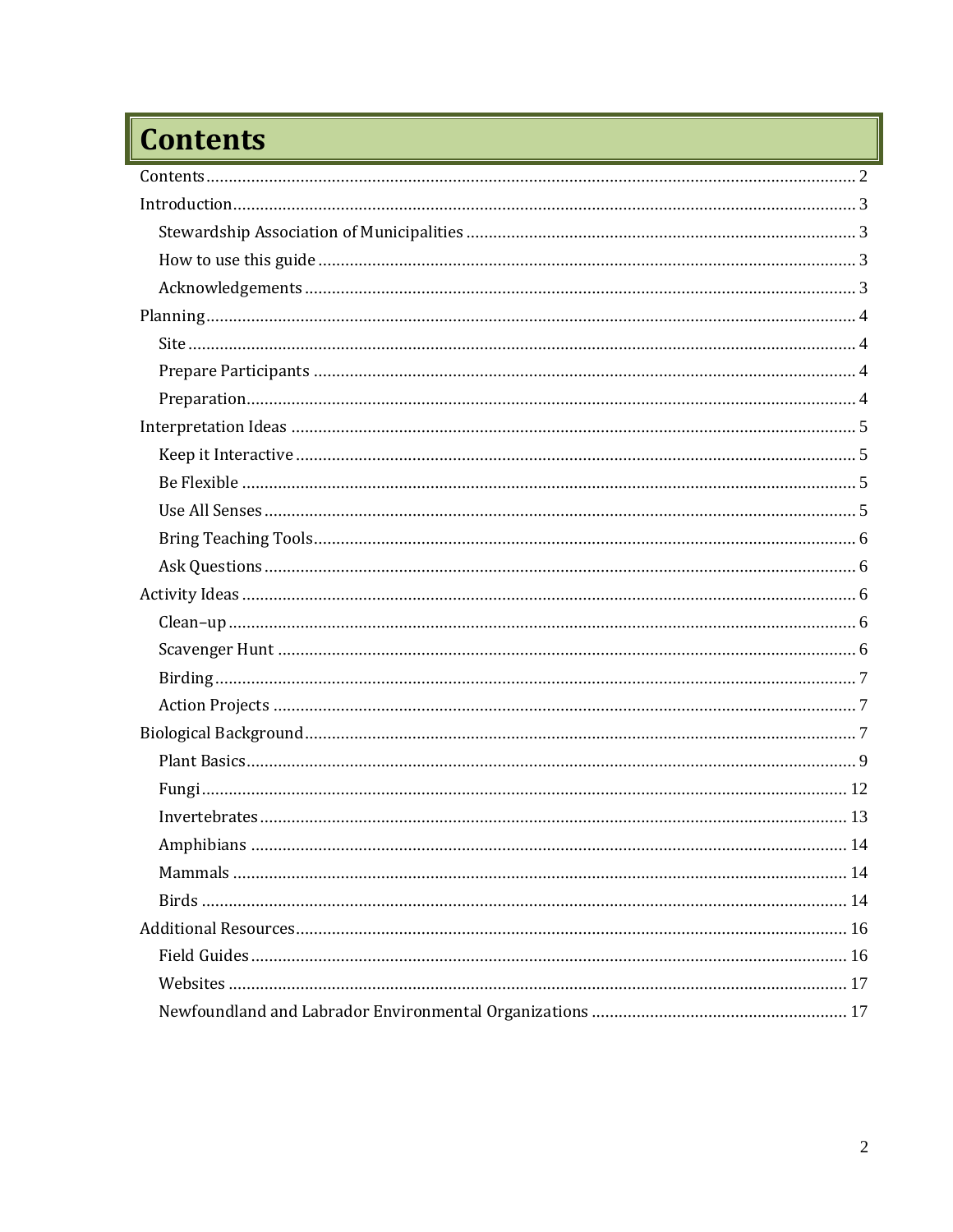## <span id="page-2-0"></span>**Introduction**

## <span id="page-2-1"></span>**Stewardship Association of Municipalities**

SAM (Stewardship Association of Municipalities) is an organization comprised of municipalities in Newfoundland and Labrador (NL) who conserve wildlife habitat by signing municipal stewardship agreements. SAM works with the Eastern Habitat Joint Venture in NL to secure, enhance and restore important wildlife habitat. As a network of communities who practice environmental stewardship across NL, SAM contributes to conserving biodiversity in our Province.

## <span id="page-2-2"></span>**How to use this guide**

This guide is divided into several sections:

- **a) Planning**
- **b) Interpretation**
- **c) Activity Ideas**
- **d) Biological Background** -
- **e) Additional Resources** field guides, websites, and lists of environmental resources.

If the species mentioned are found in the guide section of the Newfoundland and Labrador chapter, the species name is coloured according to habitat type: **forest**, **wetland**, and **coastal.**

## <span id="page-2-3"></span>**Acknowledgements**

This project was made possible in part due to grants from Environment Canada's EcoAction Community Funding Program with support from the NL Wildlife Division.

I would like to thank Danielle Fequet (Ducks Unlimited Canada) and Jonathan Sharpe (NL Wildlife division) for their guidance throughout this project. The following people should be recognized for their contribution and feedback for various parts of the text, species selection and design; Andrus Votik, André Arsenault, Claudia Hanel, Ducks Unlimited Canada, Mac Pitcher, Robert Leblanc and all of the materials listed under Additional Resources.

This document would not be as useful or colourful without the pictures from Andrus Votik, Brad James, Beth Hoar, Charlotte Morgan, Claudia Hanel, Ducks Unlimited Canada, Kelligrews Ecological Enhancement Program, ET (Natural History Museum, University of Oslo), Jim Cornish, John Maunder, Mac Pitcher, Mardon Erbland, Roxanne Ryland, Vanessa Hussey, NL Wildlife Division staff, and the addition guide material from Ducks Unlimited Canada Project Webfoot program (Aquatic Invertebrates) and the Canada Wildlife Service (Common shorebirds of Newfoundland and Labrador).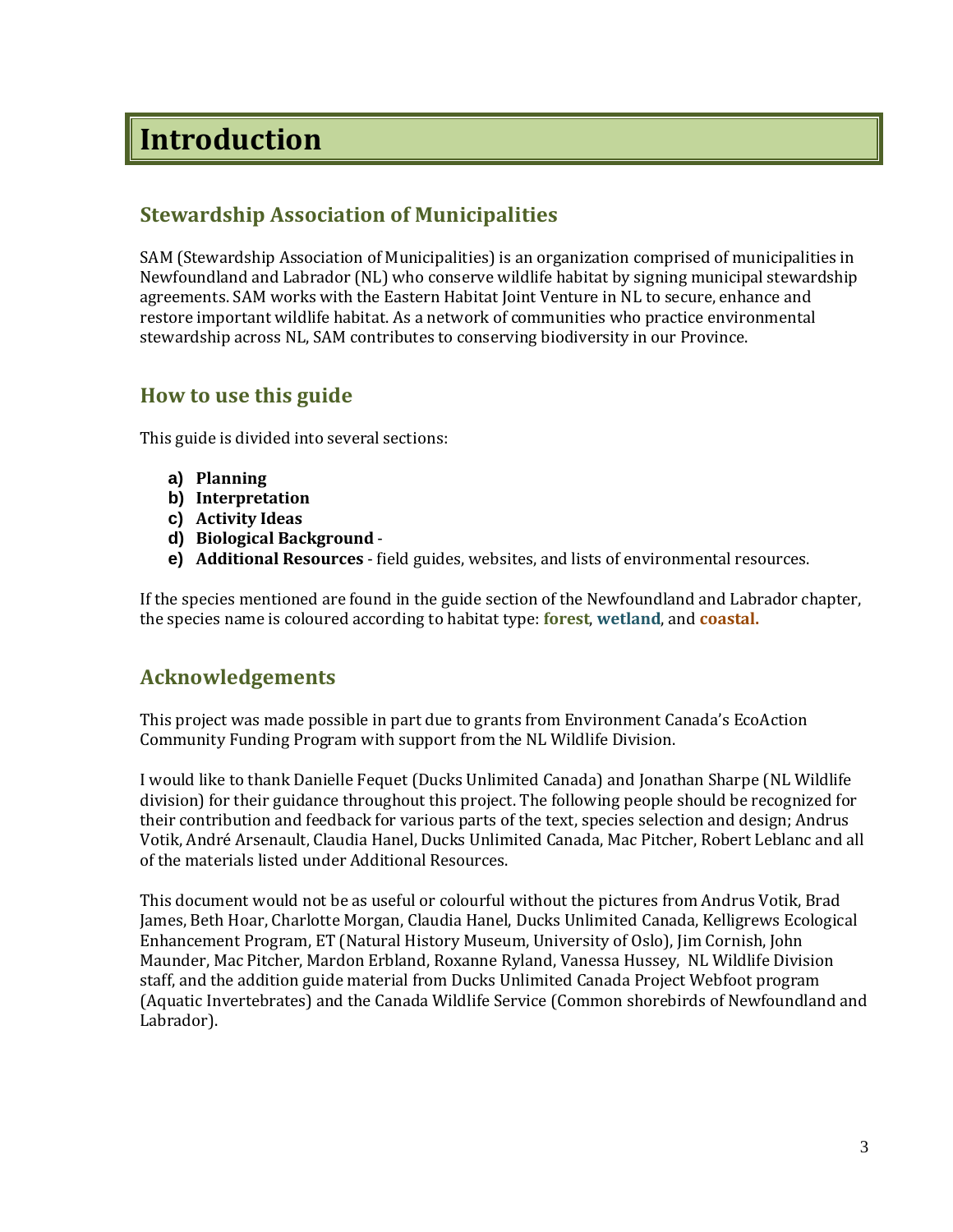## <span id="page-3-0"></span>**Planning**

## <span id="page-3-1"></span>**Site**

Make sure you have permission to use the area, and to lead a group there. Make the land owner or land manager aware of the activities that will happen on their land. Walk the entire area and scan the vicinity for actual risks (e.g. broken boardwalk boards) and perceived risks (e.g. falling into water). Note the time it takes to walk the trail or the area the event will be covering and note the terrain. Make the necessary changes to account for a particular demographic, such as young children or seniors. Note nearby facilities such as parking spaces, garbage bins, gazebos, and washrooms.

## <span id="page-3-2"></span>**Prepare Participants**

Before the event, provide the audience with the following information:

- Event location details (meeting location, end location, terrain, difficulty, etc.)
- Items to bring (water bottle, binoculars)
- Duration of the event (start and end time)
- Appropriate clothing (dress for the weather)
- Target age (if your event is targeted to minors make sure you have parental permission and make sure there are enough adults to help)
- Potential risks and hazards (rough terrain, loose boards, etc.)

## <span id="page-3-3"></span>**Preparation**

Each SAM community has a **Habitat Conservation Plan** that outlines the policy put in place to protect the town's wildlife habitat and provides an understanding of what exactly SAM is trying to protect under its municipal stewardship agreement. This material can help you develop the interpretive hike.

For instance, if one goal of the conservation plan is to protect a species of bird, it would be important to mention on the walk reasons to protect the bird, the habitat type, and life history of the bird. From that conversation, discussing habitat enhancements taken would be a logical topic to elaborate on measures conducted to protect the bird. Such actions could include putting up nesting boxes, boardwalks and other physical structures, development plans, and so forth.

Becoming familiar with local wildlife area is a great first step. Local naturalists and environmental organizations in the area may be able to partner with you. Online resources can help you learn about wildlife near you (See the **Additional Resources** section).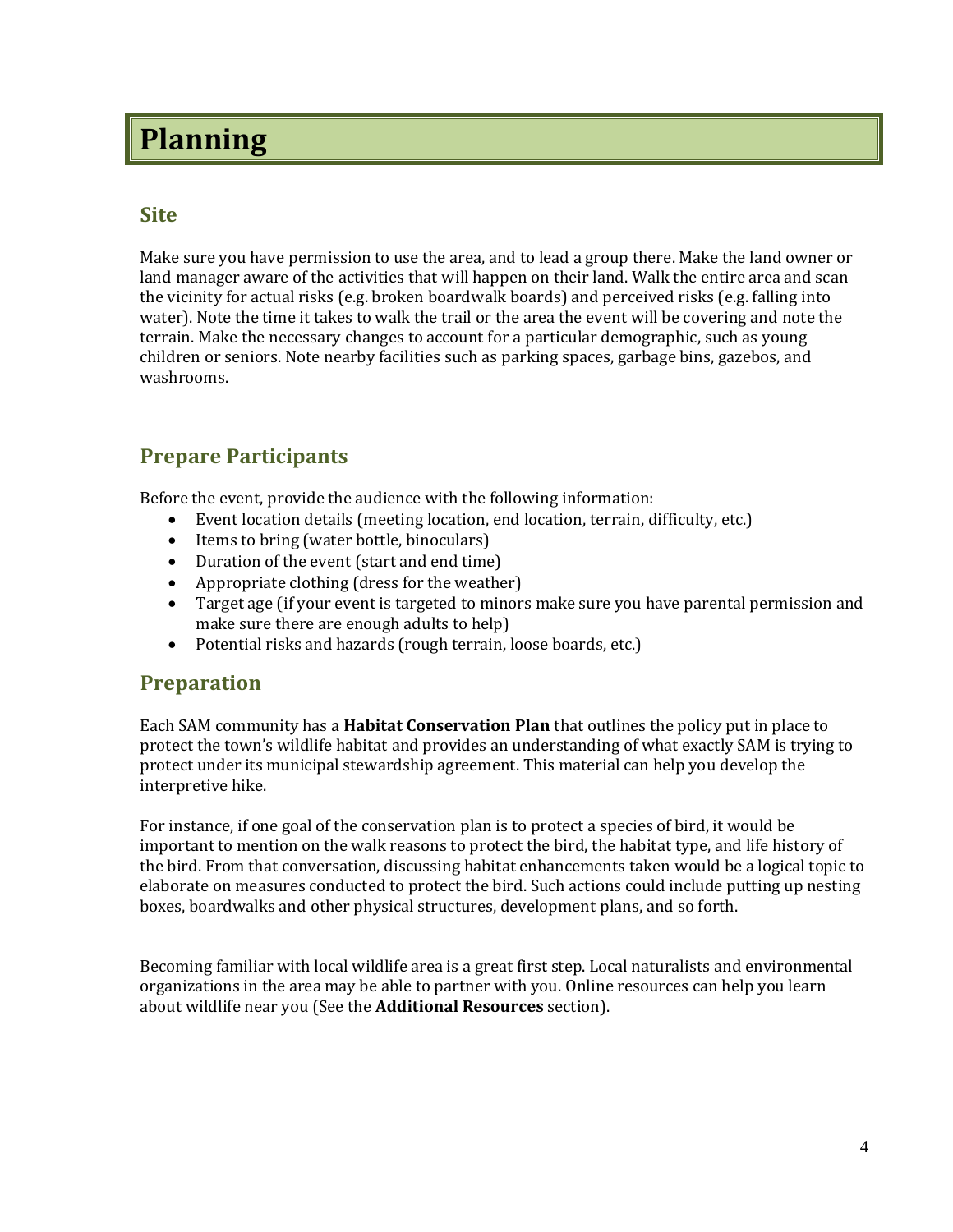## <span id="page-4-0"></span>**Interpretation Ideas**

## <span id="page-4-1"></span>**Keep it Interactive**

Ask the participants questions to gauge their level of knowledge and let them feel involved during the activity. Compare and contrast species and habitats to practice identifying, classifying, teaching naming systems, and key characteristics. Stories and jokes can help convey concepts.

## **Sample Compare and Contrast Topics**

- balsam fir (*Abies balsamea*) and black spruce (*Picea mariana*)
- chipmunk and squirrel
- caribou and moose
- butterfly and moth
- damselfly and dragonfly
- coniferous and deciduous forests
- diver and dabbler (ducks)

## <span id="page-4-2"></span>**Be Flexible**

During the tour it may become apparent that the original plan is not going to work. Ask the participants what they want to learn and incorporate their questions into the activity to make it interesting to them. Weather can change quickly; have a back-up plan in case of bad weather.

## <span id="page-4-3"></span>**Use All Senses**

Instead of directly telling participants the facts you want to convey, make use of all five senses to demonstrate your concepts.

**Sight:** Show the group what you are talking about. Take them to specific sites if possible.

**Touch:** Let the audience feel objects in their environment such as moisture in the soil, and plant texture. However, don't disturb species at risk, and their habitat. If at a park check the rules before removing or picking anything.

**Smell:** Let participants smell the various fragrances of the flowers, bark, and so on.

**Taste:** Become familiar and confident with the edible and poisonous plants in the area. Show the group a few examples and let them taste the different berries if it not a species at risk. Be very careful with edibles; do not encourage a group of children to eat anything unless their parents are there.

**Hear:** Get the participants to listen to different sounds of birds and other animals in the area. When the group hears a bird or squirrel, let them listen and see if they can pick out the calls later.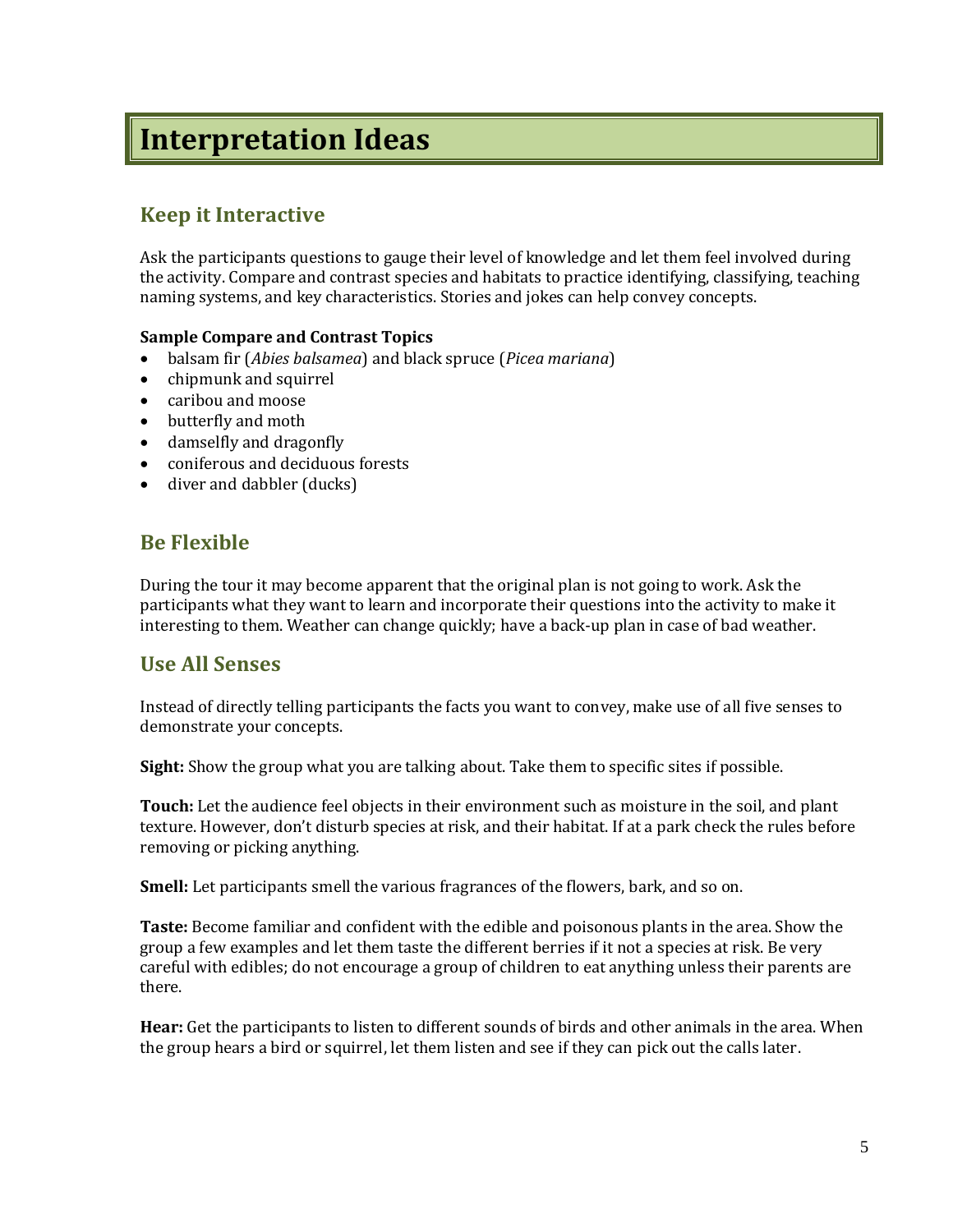## <span id="page-5-0"></span>**Bring Teaching Tools**

Useful **pictures** could include a species you may not get to see on your trip but lives in that particular habitat or a different stage of its life cycle that the participants may see when they visit another time. Having **audio files** on your phone can help demonstrate bird sounds. **Field guides** can show the audience how to identify species and the tour guide can learn new ones as well. A **hand lens or magnifying glass** could be used to show the group smaller details on plants or fungi. To recognize features or animals at a distance, use **binoculars** or a **scope.**

## <span id="page-5-1"></span>**Ask Questions**

Suggested questions to help engage your participants:

What is a wetland? What are the different types of wetlands? What type of wetland is this? What animals live here? - mammals? - amphibians? - invertebrates? - birds? - plants? Why do we want to protect wetlands / other ecosystems? What services does this ecosystem provide for us? What does the word stewardship mean? What can we do to protect this ecosystem? What can you do to protect this area? Who should we get involved? Should we keep snags (dead standing trees)? Should we take \_\_\_\_\_\_\_\_(species name) home? Why not? What are the different types of bird habitats? How can we identify different birds? What is a species at risk? How can we protect them?

## <span id="page-5-2"></span>**Activity Ideas**

There are many different activities you could include during your interpretive walk. Below are some suggestions that may work in your community.

## <span id="page-5-3"></span>**Clean–up**

A clean–up day in the area is a simple activity to organize. The basic materials you need are gloves; garbage bags and a plan for what to do with the garbage that gets collected. Following the walk and clean-up, a BBQ is a good idea to thank the community for coming out and cleaning up.

## <span id="page-5-4"></span>**Scavenger Hunt**

This event could consist of hidden clues about wildlife habitat along the trail. It could be a contest where the team who finds all the clues first wins or could be delivered as an interpretive hike where the guide reads the clue and the participants discuss the topic in a group. A **geocache hunt** is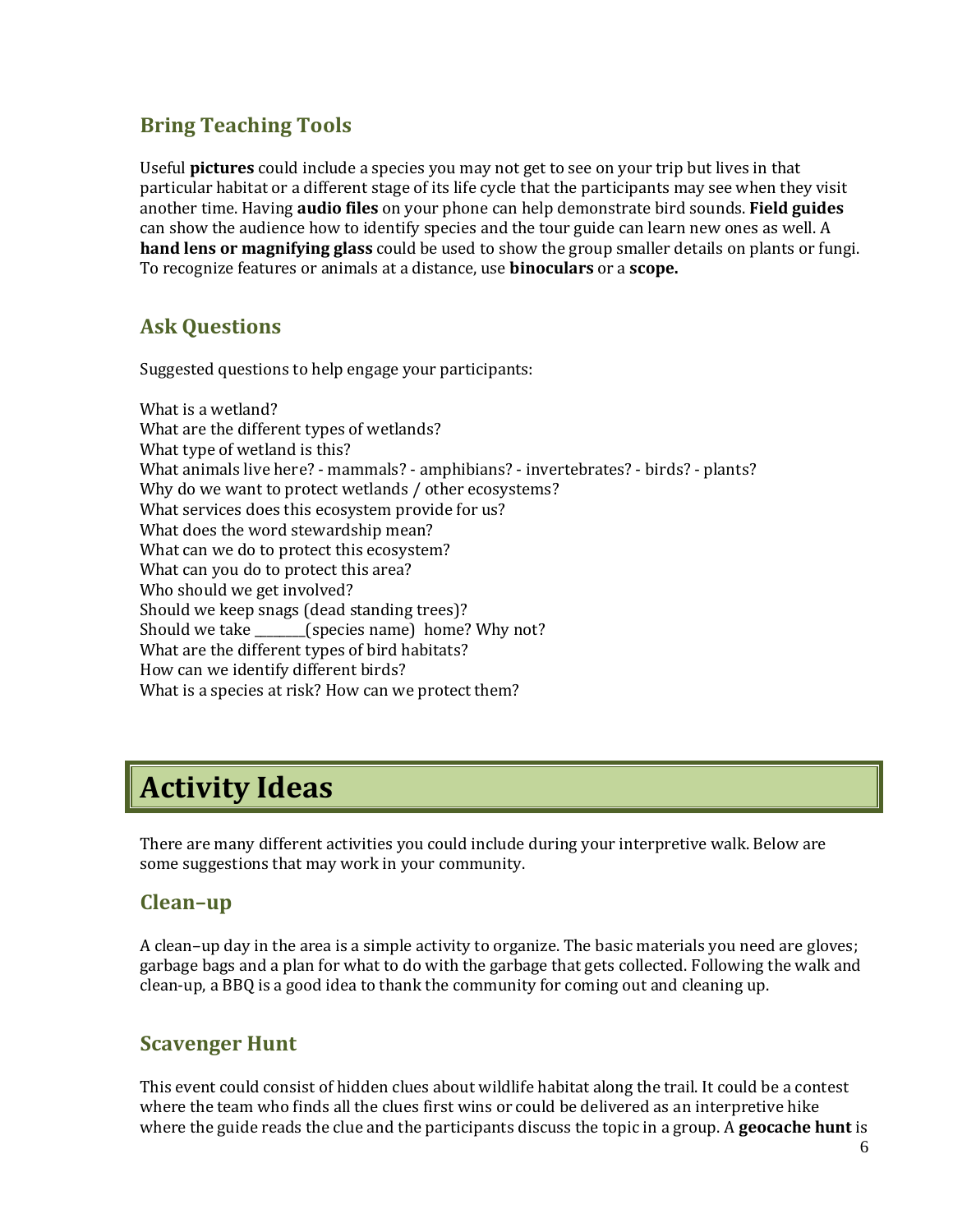a variation of a scavenger hunt where participants use a GPS (geographic positioning system) to track down the clues (caches) during the activity.

A **geocache event** was held in Come By Chance. GPS units were provided to participants with instructions. The groups used the GPS to find the cache (clues/treasures) that were hidden along the walking trail. Each cache had a letter and the participants had to unscramble the letters at the end to complete the activity.

## <span id="page-6-0"></span>**Birding**

Provide participants with binoculars and or let them bring their own. Ensure that each person knows how to focus their binoculars and when a bird is spotted, make notes as a group of its physical and behavioural characteristics. These could include bird songs, calls, colours, size, or nesting habitat. Show the group how to use a field guide to help identify a bird. If possible, invite an expert to lead this event or set up a scope to view areas that are frequently visited by birds. Participants could log their observations on ebird.org.

## <span id="page-6-1"></span>**Action Projects**

Participants could work together and enhance the habitat for wildlife and visitors. Activities could include building nest shelters/boxes, boardwalks, gazebos, native tree planting, and invasive species removal.

## <span id="page-6-2"></span>**Biological Background**

The biological information you provide to your audience depends on many factors such as participants' ages, interests, location, time of year, and so forth. Here are some pointers to help you with your nature tour.

## **Naming**

Scientists give every different species a **scientific name**. This name helps reduce confusion across the globe. For instance, what people recognize as a **Blue Jay** in Newfoundland would be the same in British Columbia. However, most people in Canada call *Cornus canadensis*, **Bunchberry** while many people in the province call it **Crackerberry**.

One of the broadest ways to categorize living species is by kingdom. Scientists are constantly changing the groupings, but there are commonly 6 different recognized kingdoms: Animalia, Plantae, Fungi, Protista, Archaea, and Bacteria.

**Activity Idea:** Help the group to learn one or two new scientific names.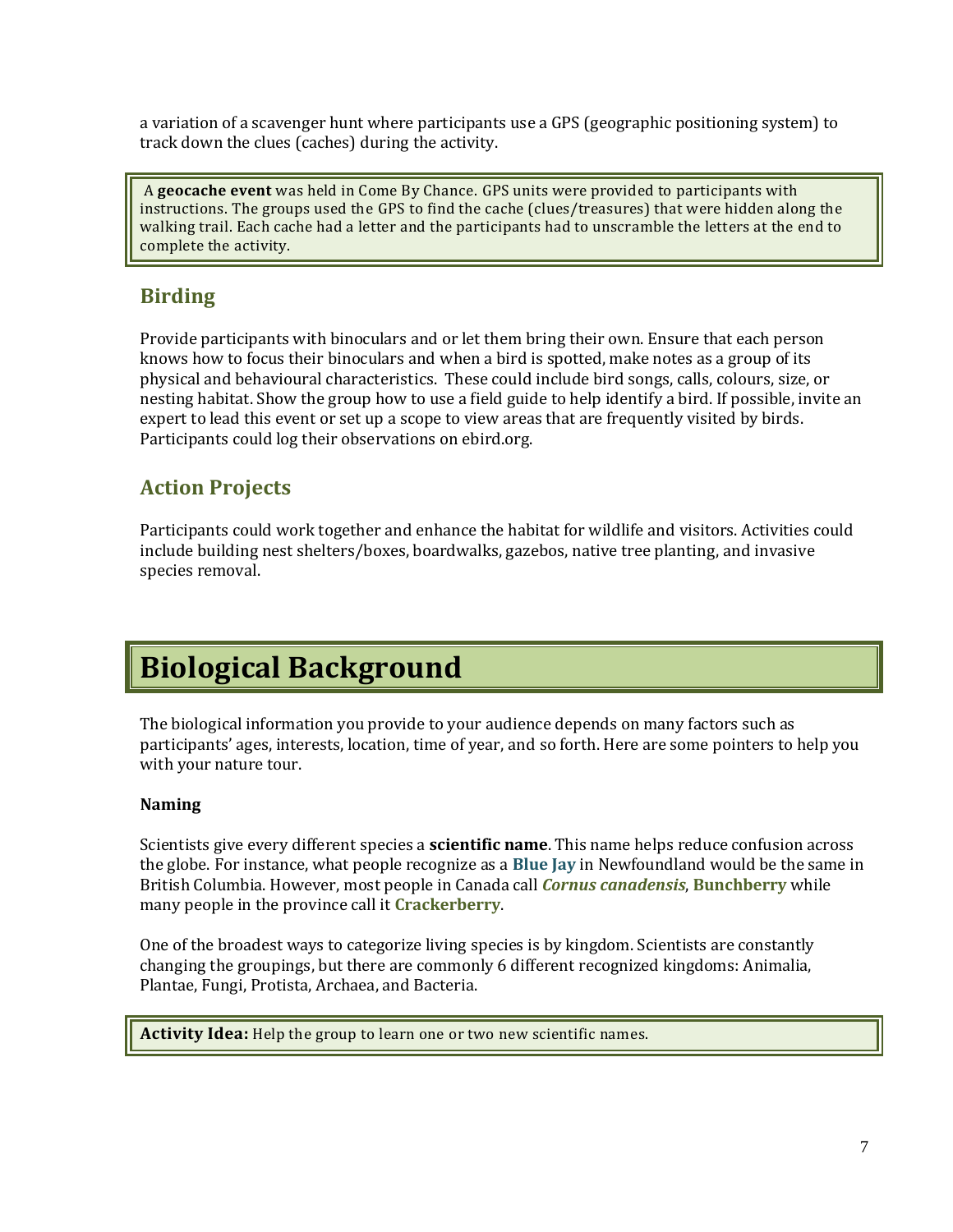#### **Biomes, Ecosystems, and Habitats**

Biomes are regional groups of specific plant and animals that are best adapted to that particular environment. The environmental factors that define a biome are usually climate, geology, vegetation, and soils. There are terrestrial (land) and aquatic biomes. Terrestrial biome examples are rainforests, temperate deciduous forests, boreal or Taiga forests, grasslands, savannas, deserts, and tundras.

Newfoundland and Labrador has two biomes: **taiga (Boreal forest)** and **tundra**. The **tundra** biome covers Arctic areas including Northern Labrador. About one metre below the soil, there is a permanent frozen layer called permafrost, preventing water to easily drain through the rest of the soil, creating shallow water pools and restricting plant root growth.

The **boreal forest biome** is found south of the tundra, and is distributed across North America, Europe and Asia including Newfoundland and southern parts of Labrador. Soils are usually acidic, nutrient poor usually lacking nitrogen and phosphorous. This biome is dominated by coniferous forests, with **balsam fir**, and **black spruce** and wetland habitats particularly bogs. Coastal areas contain intertidal, pelagic, and marine benthic zones.

Ecosystems refer to abiotic (non-living) components such as rocks, air, soil and biotic (living) components such as fungi, animals, plants that are interconnected in a system. The term habitat refers more specifically to where species live.

## **Biodiversity**

Biodiversity has many definitions. Most people only think of this term as meaning having lots of different species in a given area. However, it includes populations of each species as well and the variation of life at a smaller scale (genetic) or larger scale (ecosystem). Biodiversity can be negatively affected by species loss or invasive exotic species.

**Activity Idea**: Discuss food web examples. Ask the group what a species eats and what eats it. Then elaborate on the implications of what would happen if it were removed from this ecosystem. (The predators would not have any food and the prey populations would go up.) Discuss why it is necessary for an ecosystem to contain a variety of species in case this did happen.

Many species are designated as **species at risk** at either a federal or provincial level.

In Newfoundland and Labrador there is an "Endangered Species Act" to provide special protection for plants and animal species considered to be endangered, threatened or vulnerable (special concern) in the province. The provincial wildlife division enforces this act.

**Activity Idea**: Find out about the species at risk in your community. Learn how you can help populations recover.

In contrast to native species found in the province, there are **invasive exotic species** as well. Invasive exotic species can outcompete native species for resources. Japanese knotweed (*Fallopia japonica*) is considered one of the most invasive species in the world and is a native plant to parts of Asia. Japanese knotweed was introduced to North America and Europe, and is found growing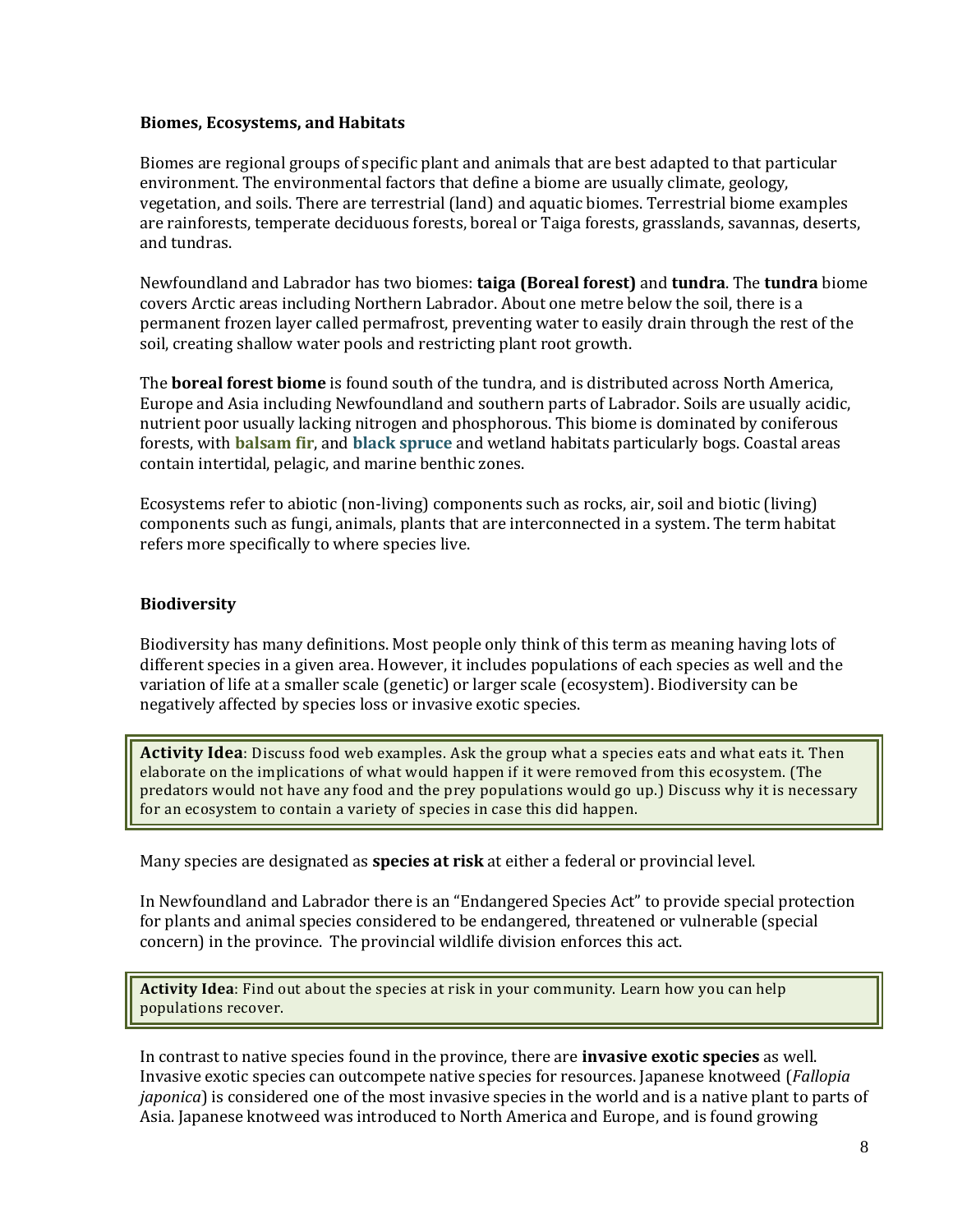throughout this province. It grows in a variety of habitats, commonly in open areas, road sides, moist, and wetland regions. This plant resembles bamboo and is often transplanted due to aesthetic appeal and hardy characteristics. However, it can spread very rapidly through its underground stem system (rhizome) that sprouts roots. It can damage concrete foundations and roads.

**Activity Idea**: Plant native species, remove invasive ones, or monitor particular species. Consult a professional for guidance.

**Activity Idea**: Explain to the group the consequences of removing and relocating a species. The species may not survive or could take over their new habitat.

## <span id="page-8-0"></span>**Plant Basics**

Terrestrial plants are considered **vascular** plants if they have an extensive system of tubes that transport water and nutrients. Such plants include seedless vascular plants such as pterophytes, ferns, and their relatives; gymnosperms, conifers; and flowering plants known as angiosperms. Plants that lack these tubes are considered **nonvascular**, and include bryophytes such as mosses, liverworts, and hornworts.

### **Wildflowers**

Wild flowers are angiosperms. The seeds of these plants develop in chambers called ovaries within a flower and then mature into a fruit such as a berry.



A flower is composed of many intricate parts.

Often the most obvious part of the flower is the petals. The petals often guide pollinators such as bees to the male parts (stamen) and to the female parts (pistol) of the flower. Attached to the flower stalk are modified leaves called sepals. Sepals protect the flower before flowering season.

Activity Idea: Often, sepals and petals are hard to differentiate when the flower is in bloom. Look at a flowering *Cornus canadensis* (commonly known as **crackerberry** in NL) plant and ask what colour and discuss how many the petals there are. It looks like four white petals, however those are the bracts, specialized leaves protecting reproductive flower parts. The petals are quite small and occur in between the bracts.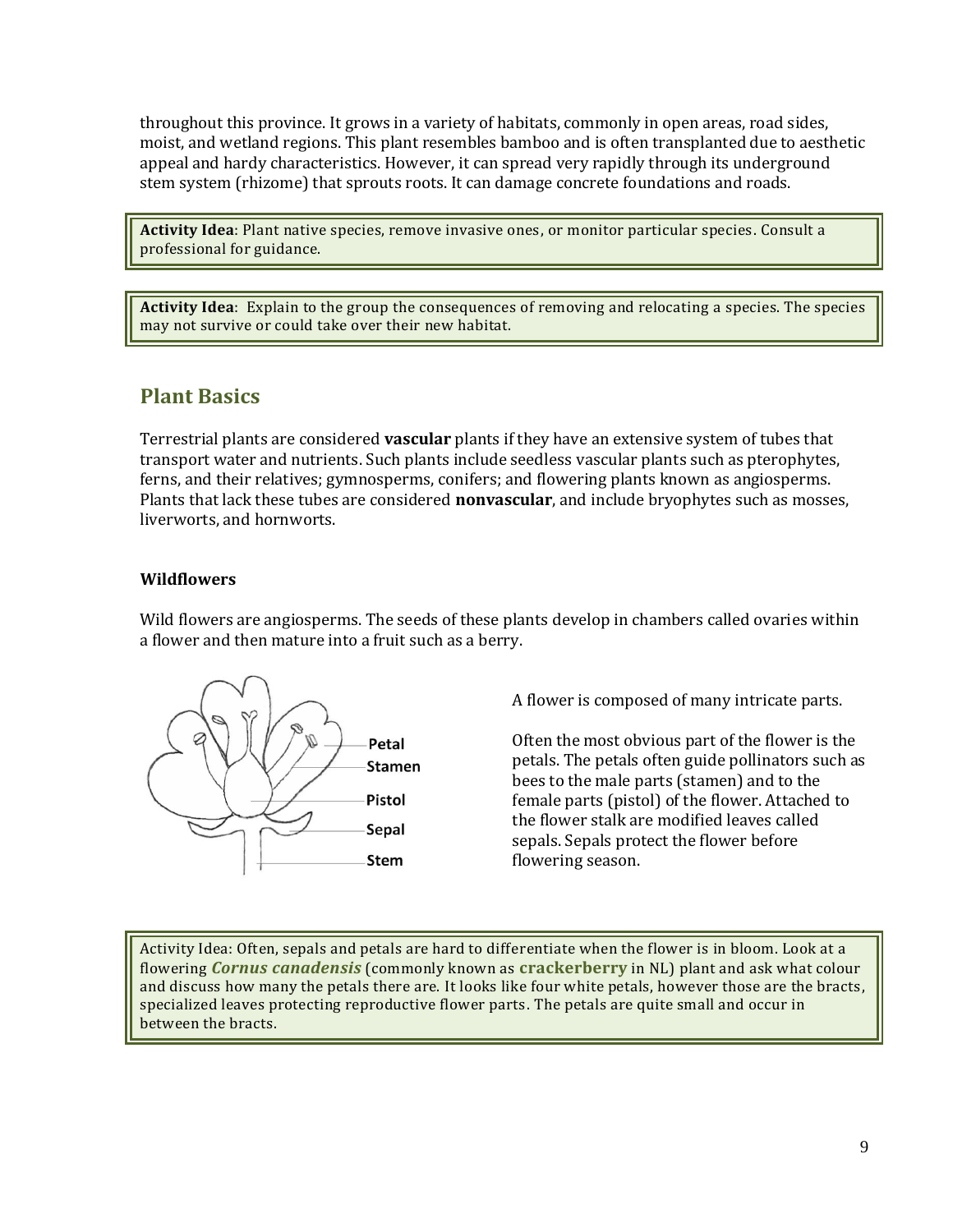#### **Grasses, Sedges, and Rushes**

Grasses, sedges, and rushes are examples of monocots (see above for description). These plants can be very difficult to identify. Generally, sedges have triangular or square solid stems, rushes have round solid stem, and grasses have a cylindrical or slightly flattened hollow stem.

#### **Trees and Shrubs**

Each field guide suggests a different way to identify a plant. Todd Boland in his field guide, *Trees & Shrubs of Newfoundland and Labrador,* divides trees /shrubs into two categories, **coniferous** and **deciduous**. Deciduous trees are generally broad-leaf hardwood trees that lose their leaves in the fall and winter. Examples of deciduous trees are maples (*Acer* spp.), **birch** (*Betula* spp.) and trembling aspen. Coniferous trees, often referred to as evergreen or cone- bearing species, have needle like leaves that do not fall off during the winter. Cone-bearing species are gymnosperms (from the Greek *gymnos*, naked, and *sperm*, seed). Gymnosperms seeds are not enclosed in chambers like angiosperms (flowering plants). Examples of coniferous trees in Newfoundland are spruce (*Picea* spp.), pine (*Pinus* spp.) and **fir species** (*Abies* **spp***.).* However some coniferous trees are deciduous trees. For example, **tamarack/larch** (*Larix laricina*) have needle shaped leaves that the fall off during the winter months.

**Activity Idea:** Compare **black spruce** and **balsam fir** trees. Show a twig from both species; let the participants roll the needles in their hand. Black spruce needles typically have edges while the balsam fir needles feel flat. Show the resin blister on a balsam fir trunk and pop one. Allow the participants to smell the plants such as twigs from yellow birch, or **dogberry** flowers.

#### **Broad-leaf type**

A deciduous tree/shrub (broad-leaved) can further divided by single/**simple** leaves (white birch, *Betula papyrifera*), on each stem, or **compound** , with small leaflets combined to form a larger leaf (e.g. **American mountain ash**, *Sorbus americana*):



#### **Leaf arrangement**

Leaf arrangements can be opposite, alternate, or whorled. Opposite arrangements are when a pair of leaves are divided by the branch in the middle such as maple species (*Acer* spp.). Alternate arrangement include **birch** species (*Betula* **spp**.), where the leaves alternate on either side of the branch. Whorled arrangements contain at least three leaves that grow around the stem at the same point, such as sheep laurel (*Kalmia angustifolia).*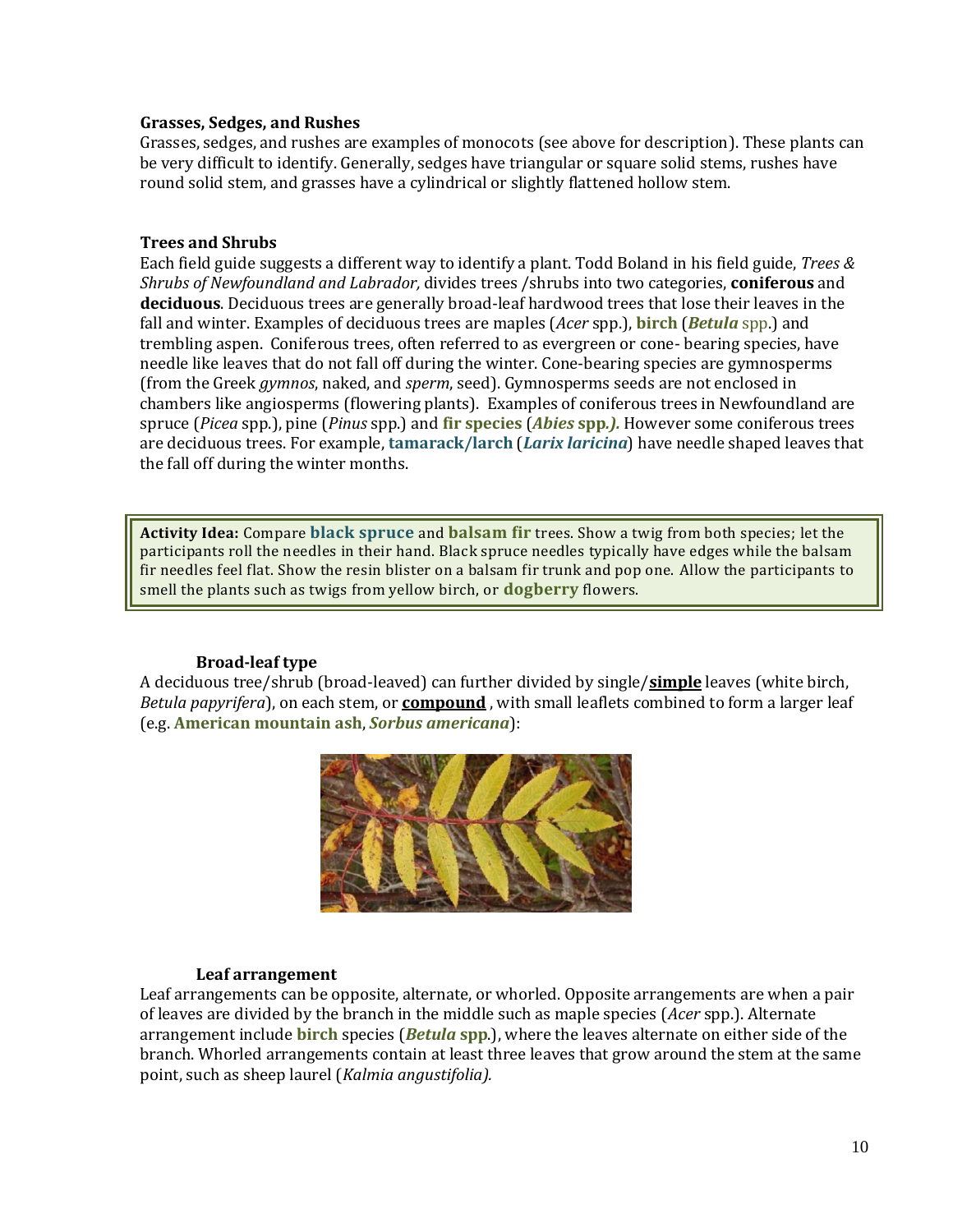| Alternate arrangement | <b>Opposite arrangement</b> | <b>Whorled arrangement</b> |
|-----------------------|-----------------------------|----------------------------|
|                       |                             |                            |

### **Fern and Fern Allies**

These plants reproduce through spores rather than seeds. These plants undergo two different developmental stages before a new recognized fern is displayed. Ferns are recognized by their green leaves and stalk called a **frond**.

To identify a frond, look at how the frond is divided and the shape of the leaflets (pinnae). Often the spores are found in **sori** under the pinnae or as different looking long structures next to the sterile fronds (for example, **Cinnamon fern**).



**Activity Idea**: Use a hand lens to show the sori on the underside of the fern.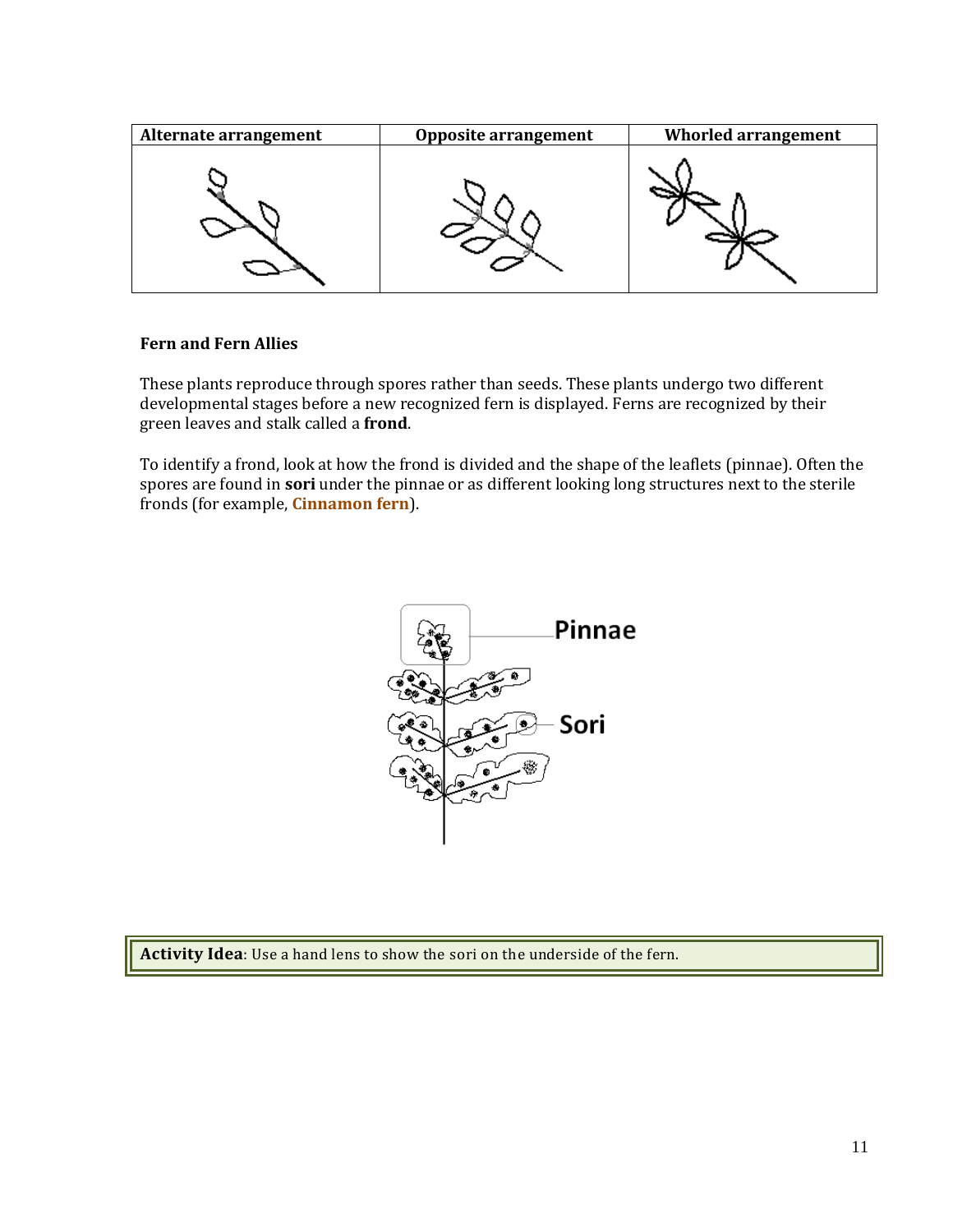## <span id="page-11-0"></span>**Fungi**

Fungi cannot make their own food. They absorb their nutrients using a network of tiny individual filaments. Fungi have different roles in ecosystems such as decomposers (saprophytes) that break down dead organic material, parasites that absorb nutrients from living hosts, or mutualists where the fungi and the host plant benefit by providing nutrients, minerals, and/or sugar to one another (a mycorrhizal relationship).

#### **Mushrooms**

Mushrooms are the reproductive part of some species of fungi and release spores instead of seeds. Identifying mushrooms can be a difficult task. Important mushroom characteristics to make note of during identification are the shape and colour of the cap, gills, stalk, ring (see below), spore print (described in most field guides), habitat, or substrate. Many mushrooms are poisonous, so do not eat unless you are certain of the species.

Developing mushrooms are covered by two veils; one that covers the entire mushroom and one that covers the gills. As the mushroom is growing the veils break and often disappear. Remaining veil tissues are useful in identification. For instance, remnants may be found as flakes or warts on the cap or tissue around the stalk, often called a ring.



Mushrooms are often grouped by the appearance of the structures found under its cap. Common groups are gilled-lined surface, boletes-spongy surface, and toothed-spiny surface.

**Activity Idea:** Newfoundland and Labrador has thousands of mushroom species. Thus, it is helpful to get someone experienced to teach you about mushrooms. Contact Foray NL for potential help.

#### **Lichens**

Lichens contain two species; a fungus and a photosynthetic microspecies (a species that obtains energy from the sun, such as a green algae or cyanobacteria). Lichens are usually named after the fungus. It is believed that lichens are an important indicator of air quality. Some lichens are more sensitive to air pollution then others. For instance, foliose lichens, (leafy appearance) have more surfaces exposed to the air than crustose lichens (paint-like appearance). Lichens do not disappear in the winter, thus they are exposed to the elements all year long which allow the species to easily accumulate toxins in their body called a thallus. In addition to the body (thallus) types previously discussed (foliose and crustose), lichens can be classified as filamentous (hair-like), fruticose (branched), and squamulose (scale-like). Sometimes, lichens reproduce asexually through soredia structures via wind dispersal or isidia, outgrowths of the thallus that break off. Many lichens reproduce sexually through spore-producing structures called apothecia, perithecia and pycnidia.

You can find a colourful printable guide to NL lichens at **https://cyanolichennl.weebly.com/lichen-poster.html** which you can take along on your hike.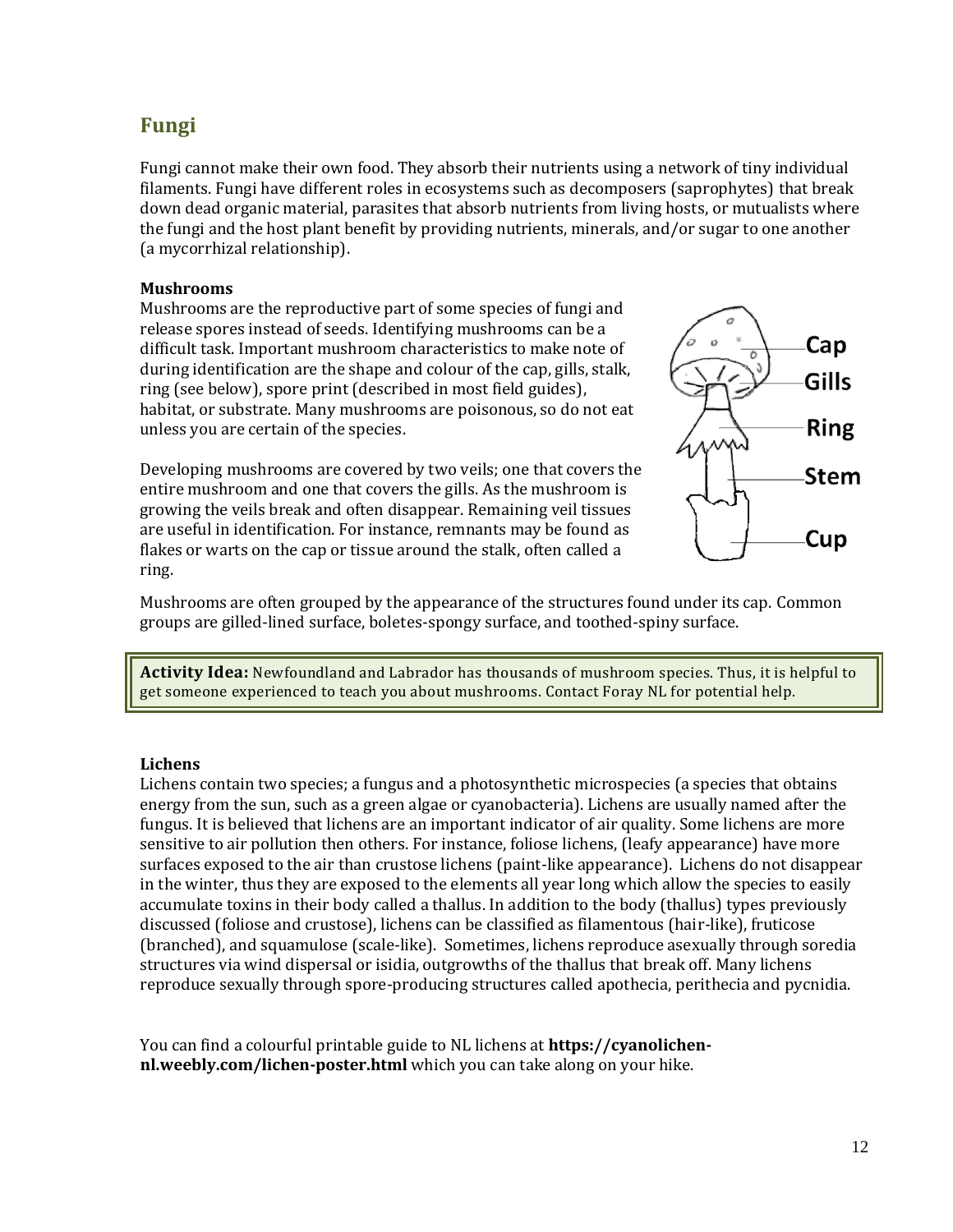## <span id="page-12-0"></span>**Invertebrates**

Invertebrates are animals (Kingdom Animalia) that do not have a backbone, while animals that have one are considered vertebrates (for example, amphibians, birds, and mammals). Examples of familiar invertebrates are dragonflies, mussels, beetles, worms, etc.

**Lepidopterans -** Butterflies, skippers, and moths. These species all have modified hairs called scales covering their bodies and wings, and a proboscis, an elongated mouthpart appendage for feeding through a suction mechanism. Butterflies and skippers are diurnal, active during the day, while butterflies hold their wings vertically at rest and have clubbed antennae, while skippers have hooked antennae and hold their forewings separate from their hindwings. Moths are nocturnal, and their antennae are threadlike, similar to feathers, and they keep their wings horizontal when resting.

These insects all undergo **metamorphosis,** a process where the animal transitions from one body structure to another. They begin their lives as eggs and hatch into larvae known as caterpillars. Larvae continue to develop through several stages called instars. After this phase, larvae develop into pupae (for moths: cocoon, for butterflies: chrysalis). During this stage, the species is maturing into its adult body. Depending on the weather conditions and species, they may go through multiple generations before the winter.

**Odonates -** Dragonflies and damselflies. Adult dragonfly eyes often touch, or nearly touch, and their wings are open or horizontally when resting, while adult damselfly eyes are fully separated and their wings are held together or vertical when resting.

They mate in flight and are often seen flying in tandem. After mating, the female lays her eggs in vegetation, over open water, and sometimes into the water itself. Unlike Lepidopterans, these species do not have a pupal or larval stage. The eggs develop into a nymph stage. They hatch from their eggs as nymphs which are just a small version of mature nymphs. The nymphs are characterized by a labium, a lower lip that is specialized to capture prey for food. Damselfly nymphs are longer and slender and have three long, tail-like gills, while dragonfly nymphs are smaller and broader, with no external gills. They molt several times, getting larger each time until they are mature nymphs. Dragonfly nymphs can grow to large sizes for an insect (up to 5 cm in length). Mature nymphs will crawl up the stem of a suitable water plant, out of the water and change from an aquatic immature insect into an adult insect. The body and wings of the dragonfly grow rapidly as it pumps fluids to them. After a while (it can be more than two hours) the adult will be ready to fly. It will hunt and often eat on the wing, and most importantly, it will look for a mate. The odonate life cycle may take between 1–5 years to complete depending on the species. However, the adult stage only lasts a few weeks.

**Activity Idea**: When examining dragonfly habitat, explain to the group that the vegetation around the wetland is used by the odonate nymphs to develop into an adult.

**Hymenopterans** - Ants, sawflies, bees, and wasps. They go through complete metamorphosis (egg, larvae, pupae, and adult stage). Many of these species are important pollinators.

**Molluscs** - Snails, clams, and squids. These species typically have one or more outer shells made of calcium carbonate and a muscular foot.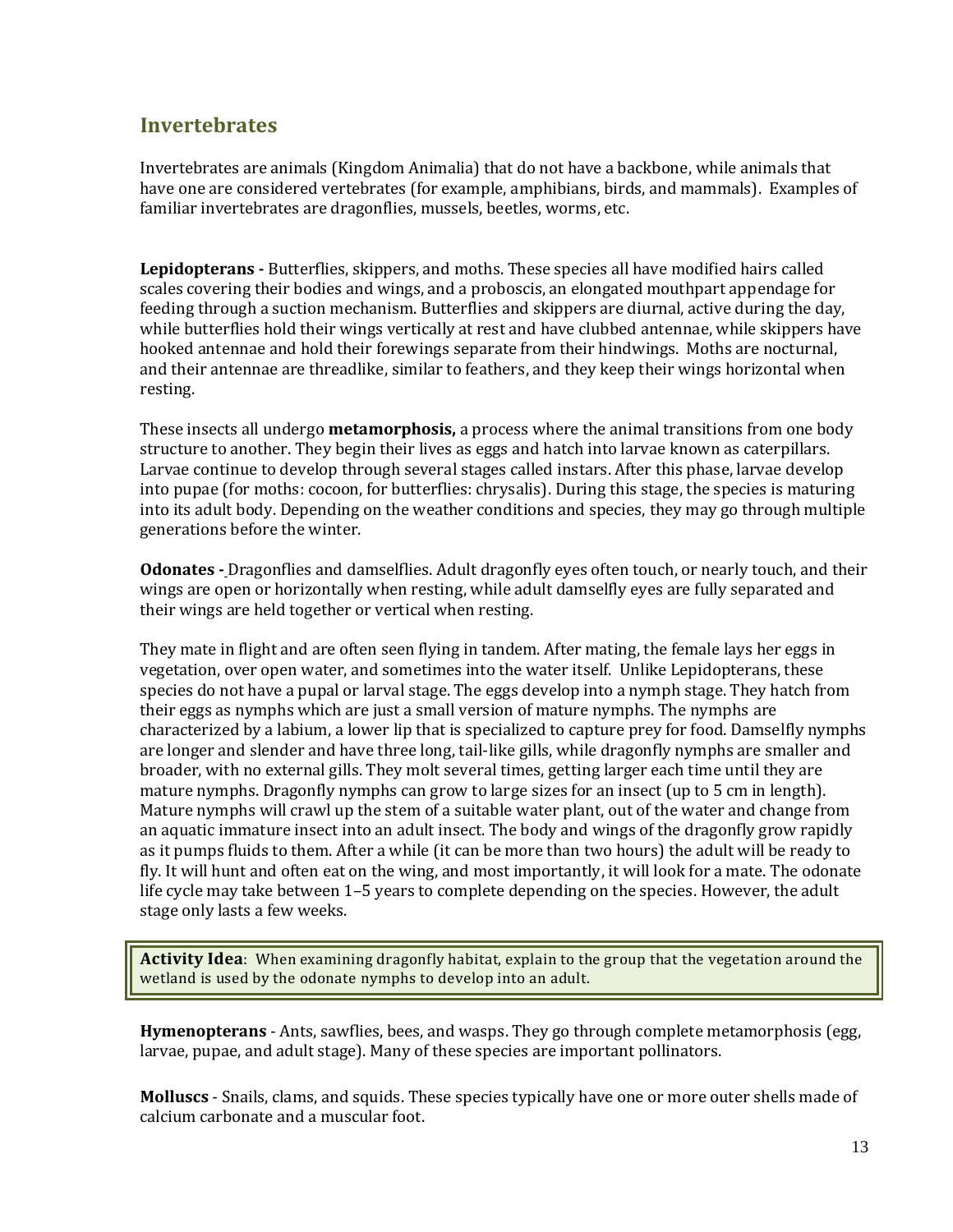**Activity Idea:** Critter dipping is a great activity to show a group about aquatic invertebrates. Use a small net to stir up some sediments from the bottom of a pond, then put the contents of the net into a small bowl of water. Eventually you should be able to see small aquatic animals such as juvenile dragonflies, water bugs, etc.

## <span id="page-13-0"></span>**Amphibians**

There are 8 amphibian species in NL. The amphibians found on the island (Newfoundland) are all introduced; **American toad**, mink frog, **green frog**, and wood frog. In Labrador, two-lined salamander, blue-spotted salamander, American toad, mink frog, wood frog, Northern leopard frog, and spring peeper.

## <span id="page-13-1"></span>**Mammals**

Mammals are animals that do not lay eggs, such as moose, rabbits and bats. Many of the mammals found in Newfoundland have been introduced for fur farming and food.

Finding mammals in action can be difficult. Have a look on the ground for evidence of wildlife such as animal tracks or scat.

## <span id="page-13-2"></span>**Birds**

Birding (birdwatching) is a recreational hobby enjoyed by naturalists of all skill levels. Most birders recommend a good pair of binoculars, a bird field guide, a camera, and/or a notebook and pencil to record the findings.

Questions to ask when identifying the bird:

## • **What habitat is the bird in?**

Identifying the habitat of the bird will eliminate many possibilities. Consider wetlands, forests, urban, coastal, barrens, and arctic. When using a field guide, look at the range map for any potential species, which will show where the bird spends each season.

## • **What size is the bird?**

A common question that most birders ask when identifying an unknown bird is: "Does the bird look as big as **robin** or as small as a **sparrow**?" (or another familiar bird). This simple question can be answered by the most basic birder.

#### • **What are the distinguishing features of the bird?**

Does the bird have a crest on the top of its head like a **cedar waxwing** or **blue jay**? or a colour pattern such a cap or stripes?

- **How is the bird behaving?** Is it soaring, perching, or hopping in the undergrowth?
- **What is the bird eating?**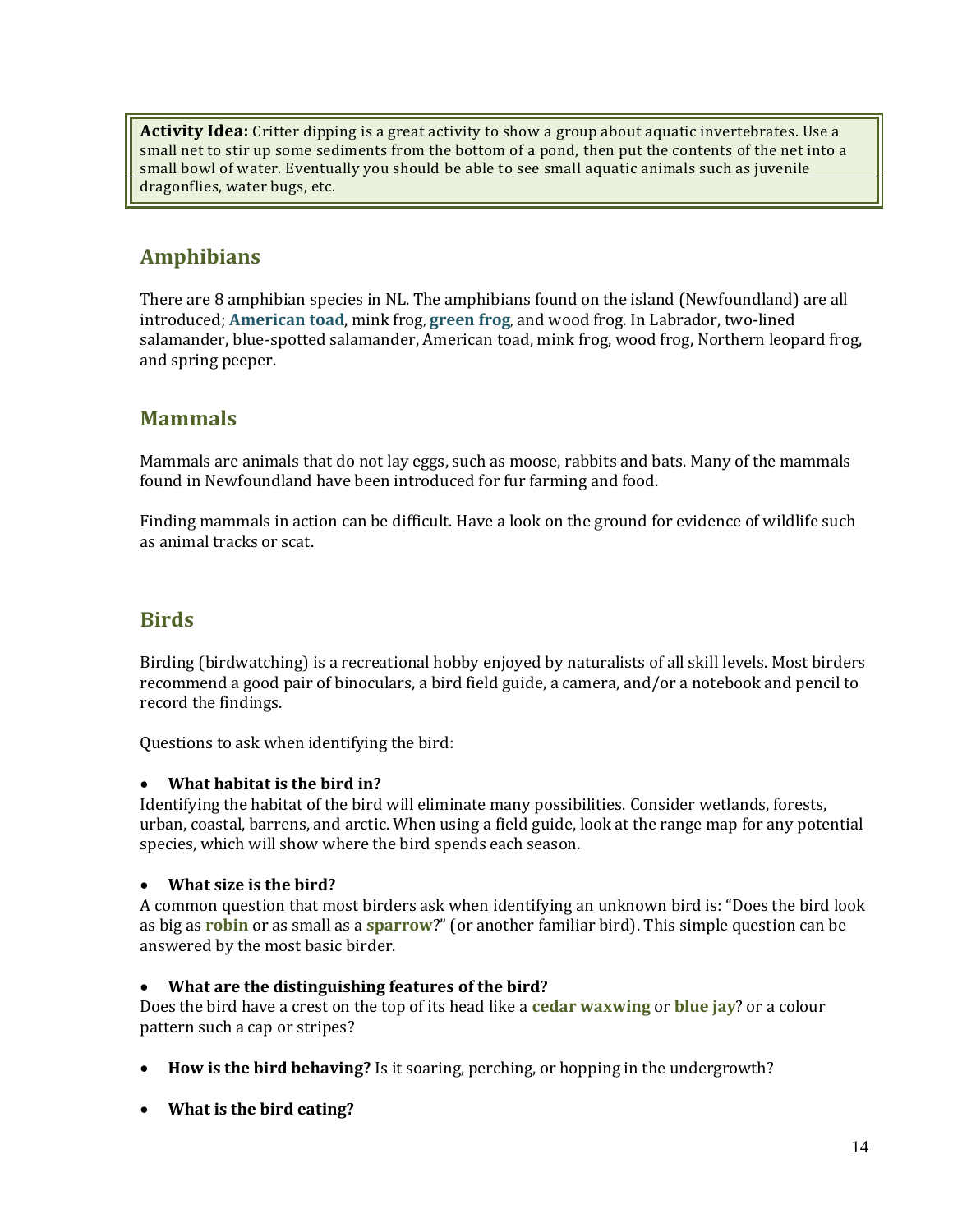Flies, seeds, plants in the water, or invertebrates in mud?

Ducks are often put into two feeding categories: divers or dabblers. **Divers** are heavier, thus require a longer running time to take off and dive deep in the water for food such as the **Common Goldeneye**. **Dabblers** tend to feed at the water's surface, dabbling for insects or plants and often stick their tails in the air when searching food, called tipping, such as Mallards or American Black Ducks.

**Activity Idea:** If you spot a duck, try to figure out if it is a diver or a dabbler. If it is a diver, count the number of seconds the duck stays under water.

## • **What colour is the bird?**

Look for field marks and flash marks on the birds. Field marks include the colour of the feathers around the birds' eyes, wings, tail, chest, and rump. Flash marks are markings that are only shown when the bird is in flight such as the yellow under wings of a **Northern Flicker**.

Birds of the same species may be different colours depending on the birds' age, sex or the season.

For example, male ducks (drakes) are often more colourful then the female ducks (hens). Drakes are more brightly coloured to attract a mate while the females are generally less colourful to camouflage with their habitat to protect their young or eggs. Often, male plumage is different during the non-breeding season, called **eclipse**.

**Activity Idea:** Show a picture of a pair of ducks and ask which one is the male and female and why they think that.

## • **What shape is the bird?**

Body: Birds are often put into categories based on their shape. This characteristic is important when identifying birds are flying and you can only see their silhouette. For instance, hawks and eagles have a large wing span, while woodpeckers have long chisel-like bills, large heads, and long tail feathers.

Tail: Is the tail forked, rounded, fan-shaped, wedge-shaped, pointed, notched, square, short, etc.

Bills and Beaks: Is the bill cone-shaped, needle-like or hooked? Bills are shaped depending on what the bird eats. The American Crow has a generalized beak shape because they eat a variety of food while finches have a cone-shaped beak to open seeds.

## • **What sound is the bird making?**

Listening to the bird songs, calls, and drumming can be the best or only way to identify some birds. Use rhythm, pitch, repetition, and tone when learning and identifying bird calls. You can use memory technique to recognize bird calls. For example:

**Black-capped chickadee**: "chickadee-dee-dee" or "cheeseburger"

**Yellow warbler**: "sweet, sweet, sweet, I'm so sweet"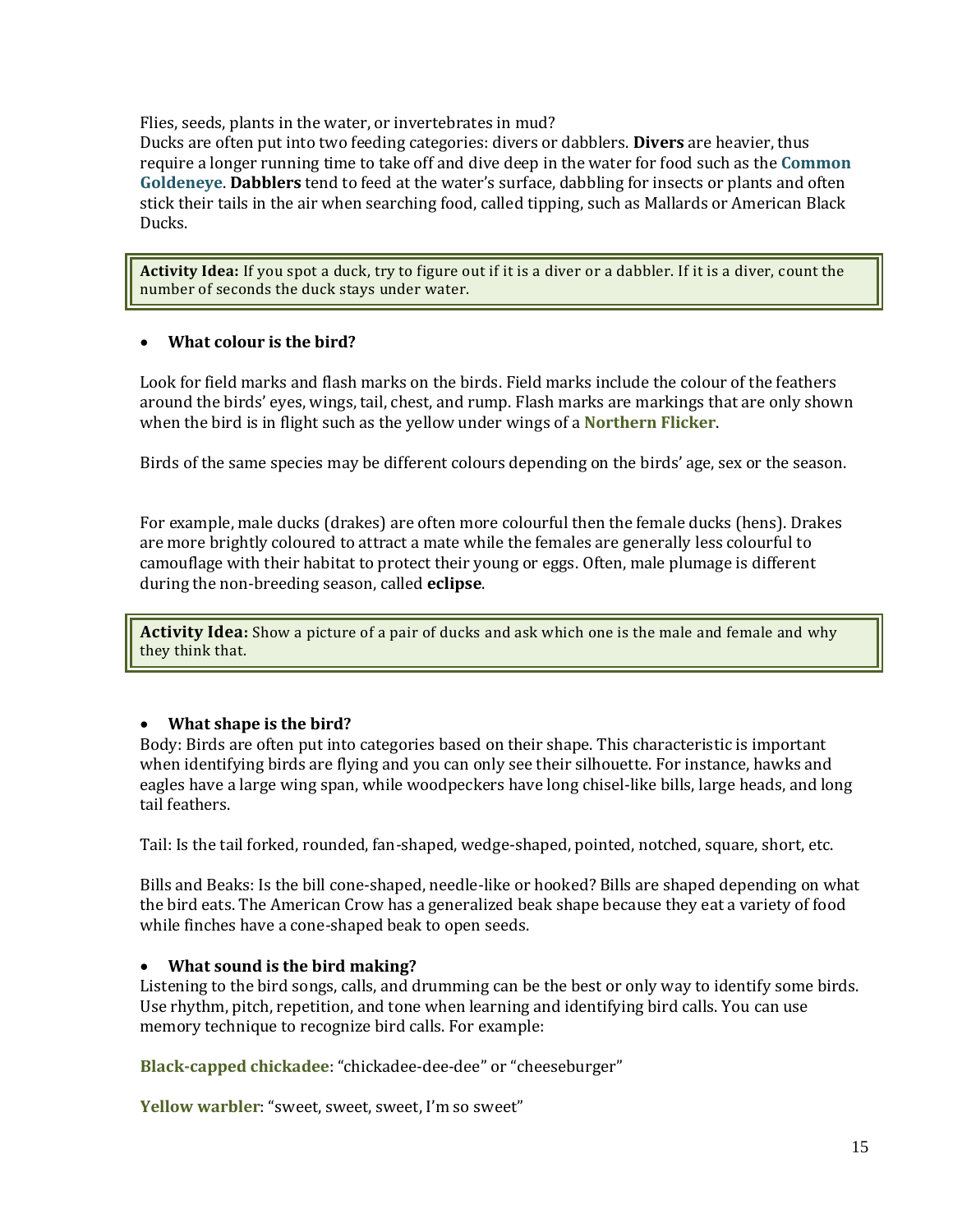## <span id="page-15-0"></span>**Additional Resources**

## <span id="page-15-1"></span>**Field Guides**

#### **Birds**

Burrows, R. (2002). *Birds of Atlantic Canada*. Edmonton, AB: Lone Pine Publishing.

Warkentin, I. (2009). *Birds of Newfoundland*. Portugal Cove-St. Philip's, NL: Boulder Publications.

### **Fungi**

Knopf, A.A. (2011). National *Audobon Society: Field guide to North American Mushrooms.*  Toronto, ON: Random House of Canada Limited.

Voitk, A. (2007). *A little illustrated book of common mushrooms of Newfoundland and Labrador*. Rocky Harbour, NL: Gros Morne Co-operating Association.

#### **Invertebrates**

Erbland M. (2011). *Island insects: A photographic potpourri of Newfoundland 'Bugs'- Digital edition.* Retrieved fro[m http://www.justphotos.ca/islandinsects/.](http://www.justphotos.ca/islandinsects/)

Morris, R.F. (1980). *Butterflies and moths of Newfoundland and Labrador: The Macrolepidoptera*. Hull, QC: Canada Government Publishing Centre.

Thorp, J.H. & Rogers. D. (2011). *Freshwater Invertebrates of North America*. Oxford, UK: Elsevier Inc.

#### **Plants**

Boland, T. (2011). *Trees and shrubs of Newfoundland and Labrador: Field guide*. Portugual Cove-St. Philip's, NL: Boulder Publications.

Scott, P.J. & Black, D. *Wildflowers of Newfoundland and Labrador*. Portugal Cove-St.Philip's, NL: Boulder Publications.

#### **Marsh**

Ducks Unlimited Canada. *Marsh world* (2nd ed.) Brandon, MB: Leech printing.

#### **Coastal**

Collins, M. (1993). *Life on the Newfoundland seashore: Seaweeds, invertebrates and fish*. St. John's NF: Jesperson Press Limited.

#### **General**

Kelligrews Ecological Enhancement Program (KEEP). *A collection of field guides for the environment of NL.* Conception Bay South, NL.

Mann, Henry. (2018). *Nature Guide for the Pasadena Nordic ski club trails*. Pasadena, NL: Pasadena Nordic Ski Club.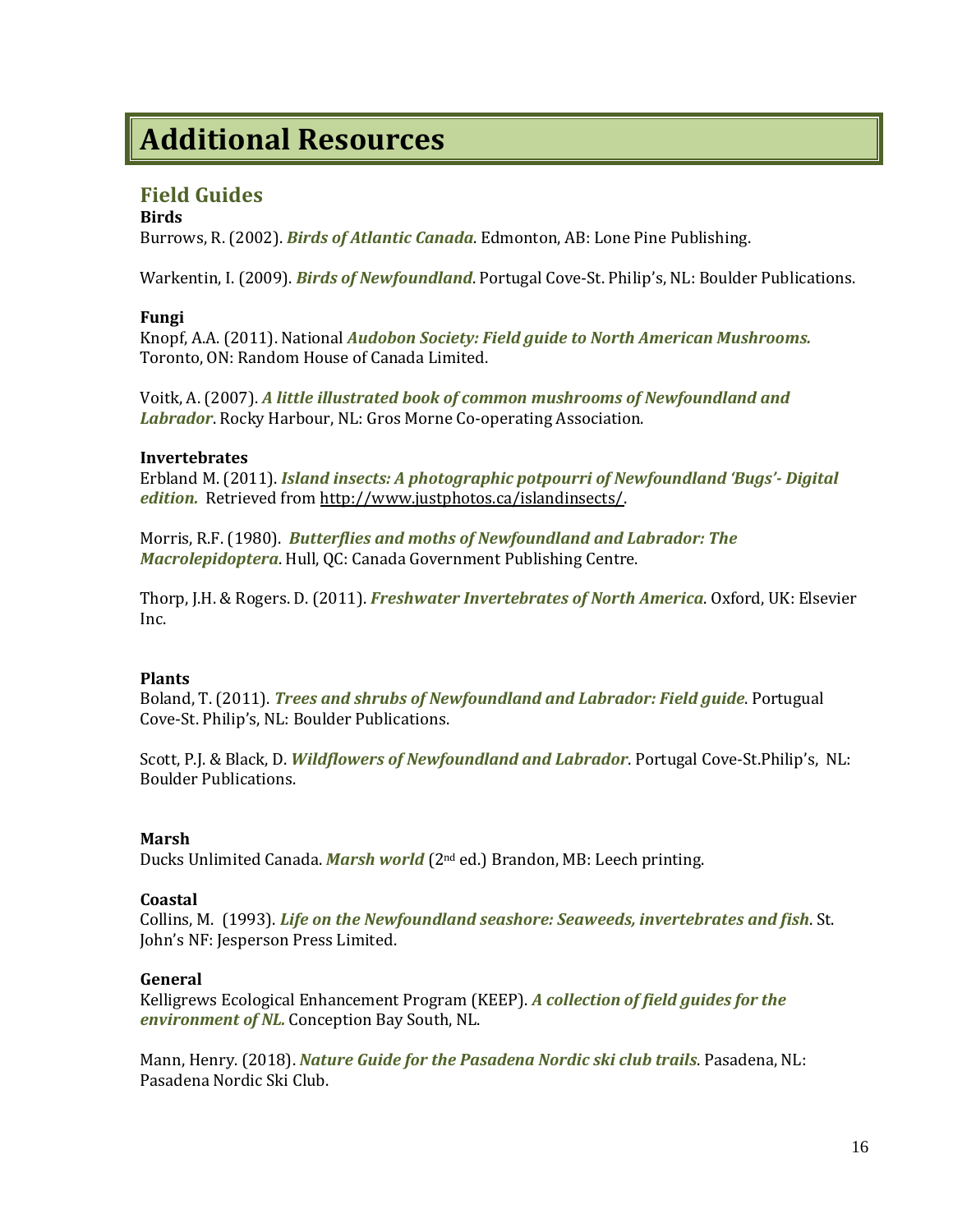McCloskey, E., & Kennedy, G. (2012) *Nature guide to Atlantic Canada*. Edmonton, AB: Lone Pine Publishing.

## <span id="page-16-0"></span>**Websites**

#### **[ebird.org](http://www.ebird.org/)**

Record the birds you see, keep track of your bird lists, explore dynamic maps and graphs, share sightings, contribute to science and conservation.

#### **inaturalist.org**

### **[nlnature.com](http://www.nlnature.com/)**

Atlas of wildlife in Newfoundland and Labrador based on observations by residents and tourists.

#### **[naturewatch.com](http://www.naturewatch.com/)**

Monitoring programs that encourage you to become a citizen scientist. (Frog, ice, plant, and worm Watch)

#### **[geocaching.com](http://www.geocaching.com/)**

Flora of Newfoundland and Labrador - **newfoundland-labradorflora.ca**

## <span id="page-16-1"></span>**Newfoundland and Labrador Environmental Organizations**

## **Provincial**

**Canadian Parks and Wilderness Society - Newfoundland and Labrador** cpawsnl.org nlcoordinator@cpaws.org

**NL Department of Fisheries and Land Resources** flr.gov.nl.ca

**Ducks Unlimited Canada** ducks.ca du\_newfoundland@ducks.ca

**Foray NL** info@nl.mushrooms.ca

**Nature Conservancy** [natureconservancy.ca](http://www.natureconservancy.ca/en/)